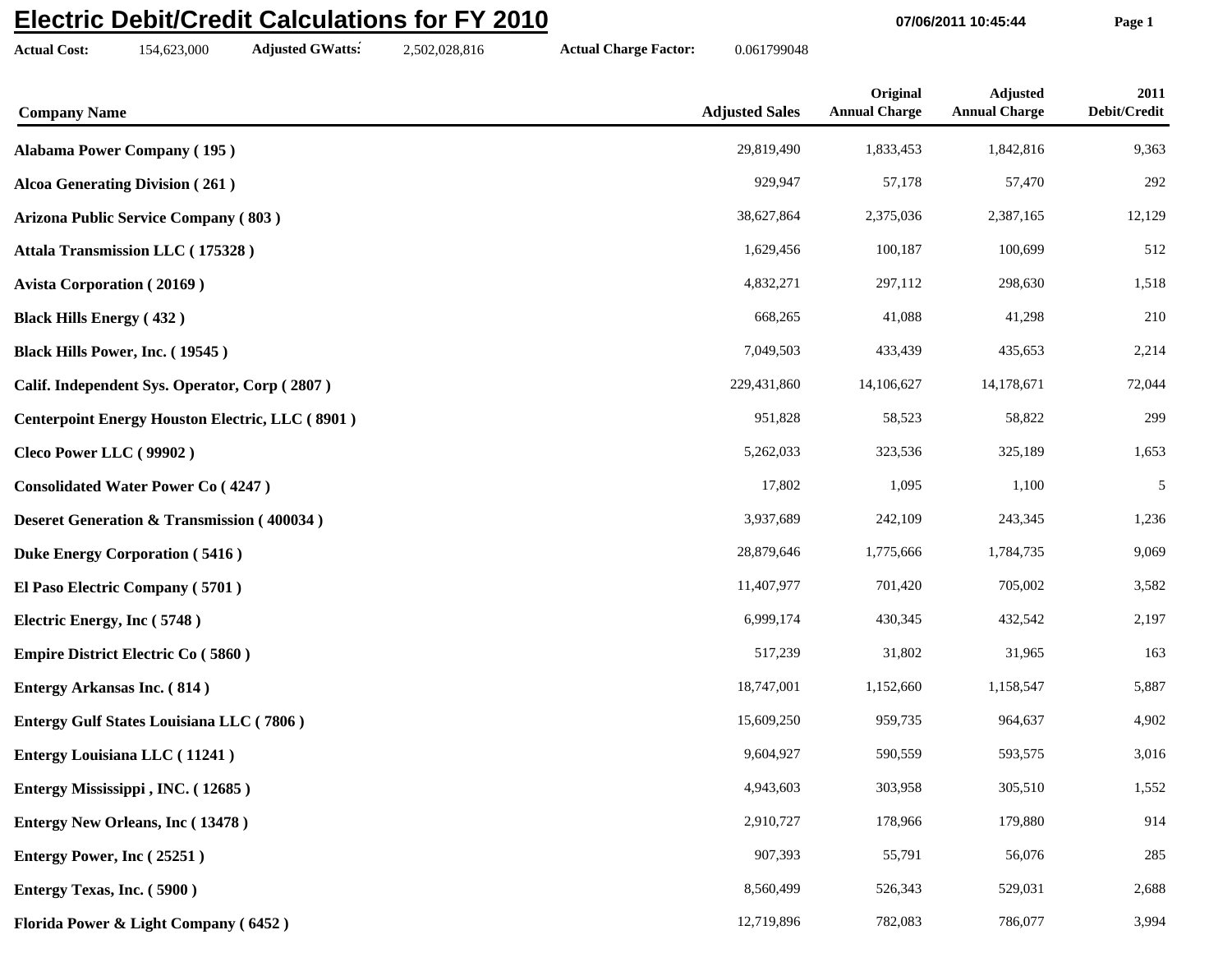## **Electric Debit/Credit Calculations for FY 2010**

**Actual Cost:** 154,623,000 **Adjusted GWatts:** 2,502,028,816 **Actual Charge Factor:** 0.061799048

**07/06/2011 10:45:44 Page 2**

| <b>Company Name</b>                              | <b>Adjusted Sales</b> | Original<br><b>Annual Charge</b> | <b>Adjusted</b><br><b>Annual Charge</b> | 2011<br>Debit/Credit |
|--------------------------------------------------|-----------------------|----------------------------------|-----------------------------------------|----------------------|
| Georgia Power Co (7140)                          | 27,154,209            | 1,669,578                        | 1,678,104                               | 8,526                |
| Gulf Power Co (7801)                             | 3,676,787             | 226,067                          | 227,222                                 | 1,155                |
| <b>Idaho Power Co (9191)</b>                     | 7,282,123             | 447,742                          | 450,028                                 | 2,286                |
| ISO New England, Inc. (198)                      | 130,617,424           | 8,031,018                        | 8,072,033                               | 41,015               |
| <b>Kentucky Utilities Company (10171)</b>        | 4,896,233             | 301,045                          | 302,583                                 | 1,538                |
| <b>Lockhart Power Company (11118)</b>            | 195,884               | 12,044                           | 12,105                                  | 61                   |
| Long Sault Division (11180)                      | 2,495,015             | 153,406                          | 154,190                                 | 784                  |
| Louisville Gas & Electric Co (11249)             | 6,903,345             | 424,452                          | 426,620                                 | 2,168                |
| <b>Maine Public Service Company (11522)</b>      | 623,042               | 38,308                           | 38,503                                  | 195                  |
| <b>MDU Resources Group, Inc. (12199)</b>         | 86,925                | $\boldsymbol{0}$                 | 5,372                                   | 5,372                |
| MidAmerican Energy Company (400052)              | 18,424,661            | 1,132,841                        | 1,138,627                               | 5,786                |
| Midwest Indep. Trans. Sys. Operator, Inc (920)   | 597,889,162           | 36,761,240                       | 36,948,981                              | 187,741              |
| Mississippi Power Company (12686)                | 5,874,956             | 361,222                          | 363,067                                 | 1,845                |
| Nevada Power Company d/b/a NV Energy (13407)     | 3,482,679             | 214,133                          | 215,226                                 | 1,093                |
| New York Independent System Operator, In (51614) | 165,987,634           | 10,205,756                       | 10,257,878                              | 52,122               |
| North Central Power Co., Inc. (13697)            | 157                   | 10                               | $10\,$                                  | $\boldsymbol{0}$     |
| Northbrook Energy, LLC (13654)                   | 133,718               | 8,222                            | 8,264                                   | 42                   |
| Northern States Power Co (MIN) (13781)           | 600,716               | 36,935                           | 37,124                                  | 189                  |
| NorthWestern Energy's (12825)                    | 11,989,365            | 737,167                          | 740,931                                 | 3,764                |
| Northwestern Wisconsin Ele. Co (13815)           | 41,347                | 2,542                            | 2,555                                   | 13                   |
| <b>Ohio Valley Electric Corp (14015)</b>         | 15,069,699            | 926,561                          | 931,293                                 | 4,732                |
| PacifiCorp (14354)                               | 31,425,897            | 1,932,223                        | 1,942,091                               | 9,868                |
| Perryville Energy Partners, LLC (175714)         | 1,658,711             | 101,986                          | 102,507                                 | 521                  |
| Pilot Power Group, Inc. (15127)                  | 13,440                | 826                              | 831                                     | $5\overline{)}$      |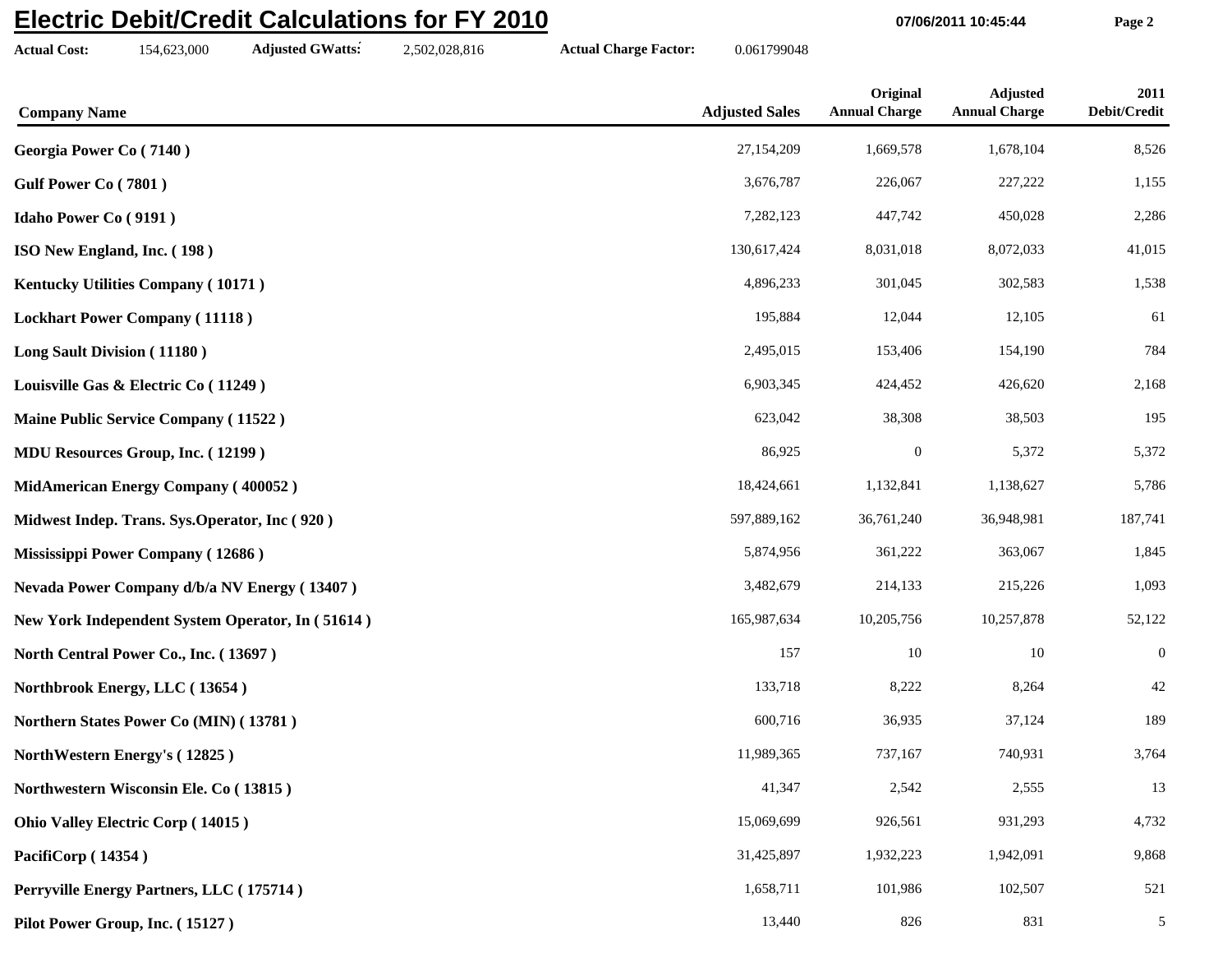## **Electric Debit/Credit Calculations for FY 2010**

**Actual Cost:** 154,623,000 **Adjusted GWatts:** 2,502,028,816 **Actual Charge Factor:** 0.061799048

**07/06/2011 10:45:44 Page 3**

| <b>Company Name</b>                                | <b>Adjusted Sales</b> | Original<br><b>Annual Charge</b> | <b>Adjusted</b><br><b>Annual Charge</b> | 2011<br>Debit/Credit |
|----------------------------------------------------|-----------------------|----------------------------------|-----------------------------------------|----------------------|
| PJM Interconnection, L.L.C. (40498)                | 709,500,866           | 43,623,690                       | 43,846,478                              | 222,788              |
| Portland General Electric Co (15248)               | 8,460,989             | 520,224                          | 522,881                                 | 2,657                |
| Progress Energy Carolinas, Inc (3046)              | 16,160,332            | 993,619                          | 998,693                                 | 5,074                |
| Progress Energy Florida (6455)                     | 5,850,555             | 359,722                          | 361,559                                 | 1,837                |
| Public Service Co of Colorado (15466)              | 9,021,084             | 554,662                          | 557,494                                 | 2,832                |
| Public Service Co of Oklahoma (15474)              | 164,759               | 10,130                           | 10,182                                  | 52                   |
| <b>Public Service Company of NM (15473)</b>        | 8,157,272             | 501,550                          | 504,112                                 | 2,562                |
| Puget Sound Energy, Inc (15500)                    | 9,417,921             | 579,061                          | 582,019                                 | 2,958                |
| Safe Harbor Water Power Corp (16537)               | 1,069,776             | 65,775                           | 66,111                                  | 336                  |
| Sierra Pacific Power Co d/b/a NV Energy (17166)    | 3,429,995             | 210,893                          | 211,970                                 | 1,077                |
| South Carolina Electric&Gas Co (17539)             | 2,189,496             | 134,621                          | 135,309                                 | 688                  |
| South Carolina Genertg Co, Inc (17554)             | 3,810,036             | 234,260                          | 235,457                                 | 1,197                |
| Southern Electric Generat's Co (17622)             | 2,908,674             | 178,840                          | 179,753                                 | 913                  |
| <b>Southwest Power Pool (28)</b>                   | 211,717,104           | 13,017,435                       | 13,083,916                              | 66,481               |
| <b>Southwestern Electric Power Co (17698)</b>      | 651,263               | 40,043                           | 40,247                                  | 204                  |
| <b>System Energy Resources, Inc (12465)</b>        | 9,898,398             | 608,603                          | 611,712                                 | 3,109                |
| Tampa Electric Co (18454)                          | 3,393,531             | 208,651                          | 209,717                                 | 1,066                |
| <b>Tucson Electric Power Company (24211)</b>       | 9,124,560             | 561,024                          | 563,889                                 | 2,865                |
| <b>Wolverine Creek Goshen Interconnection (33)</b> | 153,752               | 9,453                            | 9,502                                   | 49                   |
| <b>Wolverine Power Supply Corp., Inc's (20910)</b> | 4,722,596             | 290,369                          | 291,852                                 | 1,483                |
| <b>Yadkin, Inc (27721)</b>                         | 737,388               | 45,338                           | 45,570                                  | 232                  |